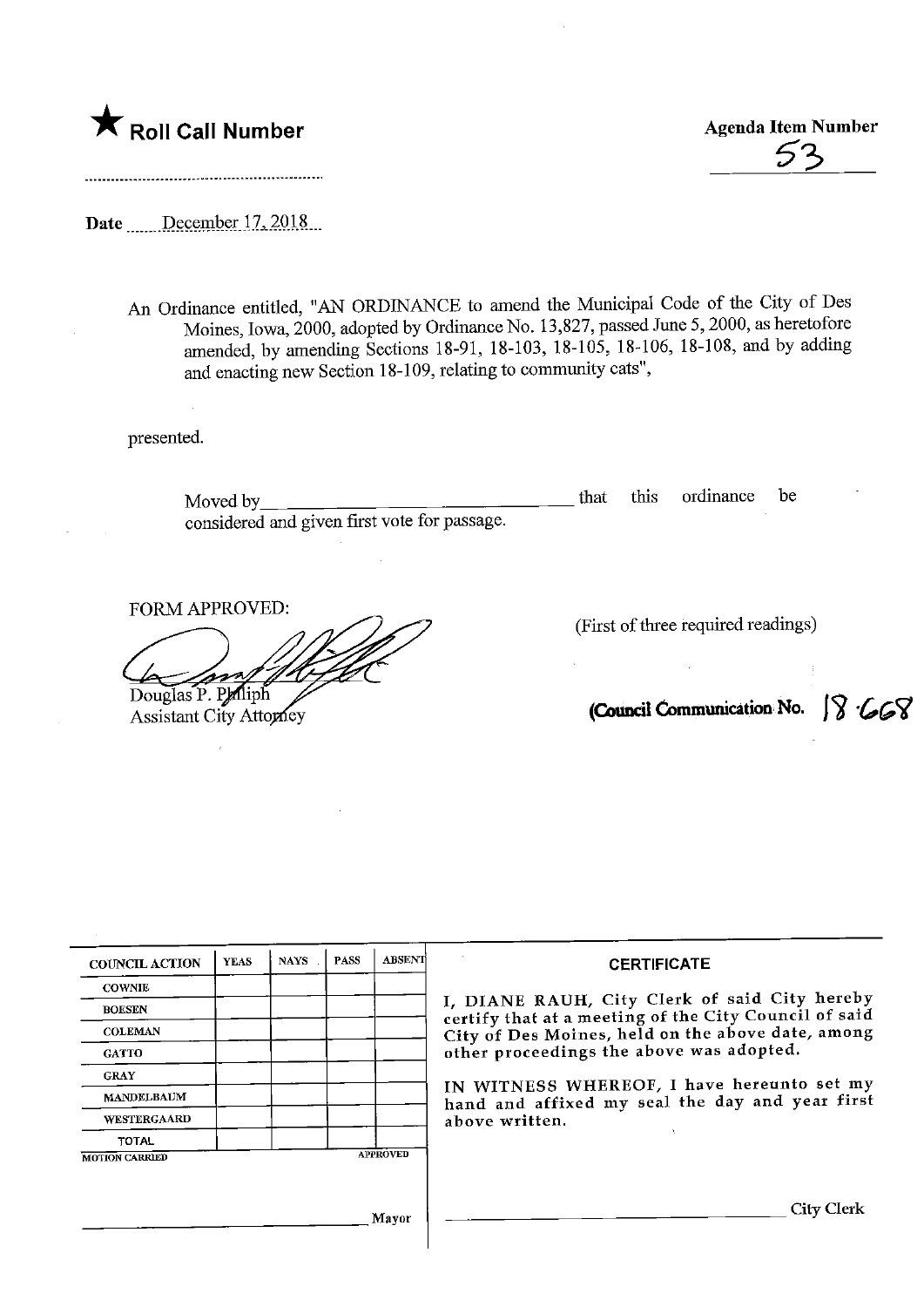### ORDINANCE NO.

AN ORDINANCE to amend the Municipal Code of the City of Des Moines, Iowa, 2000, adopted<br>by Ordinance No. 13,827, passed June 5, 2000, as heretofore amended, by amending  $\frac{1}{2}$  Ordinance No. 13,627, passed June 5, 2000, as here  $\frac{1}{2}$  and by adding and enacting new Section  $\text{Stions } 18-91, 18-103, 18-105, 18-106, 18-108, \text{where } 9$ 18-109, relating to community cats.

Be It Ordained by the City Council of the City of Des Moines, Iowa:

Section 1. That the Municipal Code of the City of Des Moines, Iowa, 2000, adopted by

Ordinance No. 13,827, passed June 5, 2000, as heretofore amended, is hereby amended by

amending Sections 18-91, 18-103, 18-105, 18-106, 18-108, ana by adding and enacting new

Section 18-109 relating to community cats, as follows:

#### Sec. 18-91. Definitions.

The following words, terms and phrases, when used in this article, shall have the meanings ascribed to them in this section, except where the context clearly indicates a different meaning:

cribed to them in this section, except where  $\epsilon$  is called context context can altered context clearly matches a different means  $\epsilon$ .  $\alpha t$  means and includes both male and female animals  $\frac{1}{t}$ not.

Chief of police means the legally designated chief of the police department or a designated representative.

Community cat means a cat that meets the requirements of subsection 18-109(a) of this

article.<br>Habitual offender means a person who has been convicted of any violation relating to cats under Chapter 18 of the Des Moines Municipal Code three or more times in a five year period nder Chapter 18 of the Des Moines Municipal Code three or more times incident will count except that multiple convictions on violations occurring as a result of  $\sim$ 

s one conviction for purposes of this definition.  $\epsilon$  impound or impounded means a cat which is held at the animal shelter for any period of any period of any period of any period of any period of any period of any period of any period of any period of any period of any time.

Owner means any person owning, keeping or feeding a cat.

### Sec. 18-103. Running at large.

- (a) A cat, properly licensed and displaying such license as required by law, shall not be deemed
	- at large if:<br>(1) The cat is spayed or neutered and is displaying a spay/neuter tag.
	- $(1)$  The cat is spayed or neutered and is displaying a spayer or spaying a spayer and is properly re- $(2)$  The cat is on or off the premises of the owner and is properly restrained with a set of the owner and is properly restrained with a set of the cat is properly restrained with a set of the contract of the contract of
	- motor vehicle. (3) The cat is properly housed in a veterinary hospital or  $\sim$   $\sim$  7.1 metabolism  $\sim$  7.1 metabolism  $\sim$  7.1 metabolism  $\sim$  7.1 metabolism  $\sim$  7.1 metabolism  $\sim$  7.1 metabolism  $\sim$  7.1 metabolism  $\sim$  7.1 metaboli commercial establishment as defmed by I.C. § 162.1 et seq.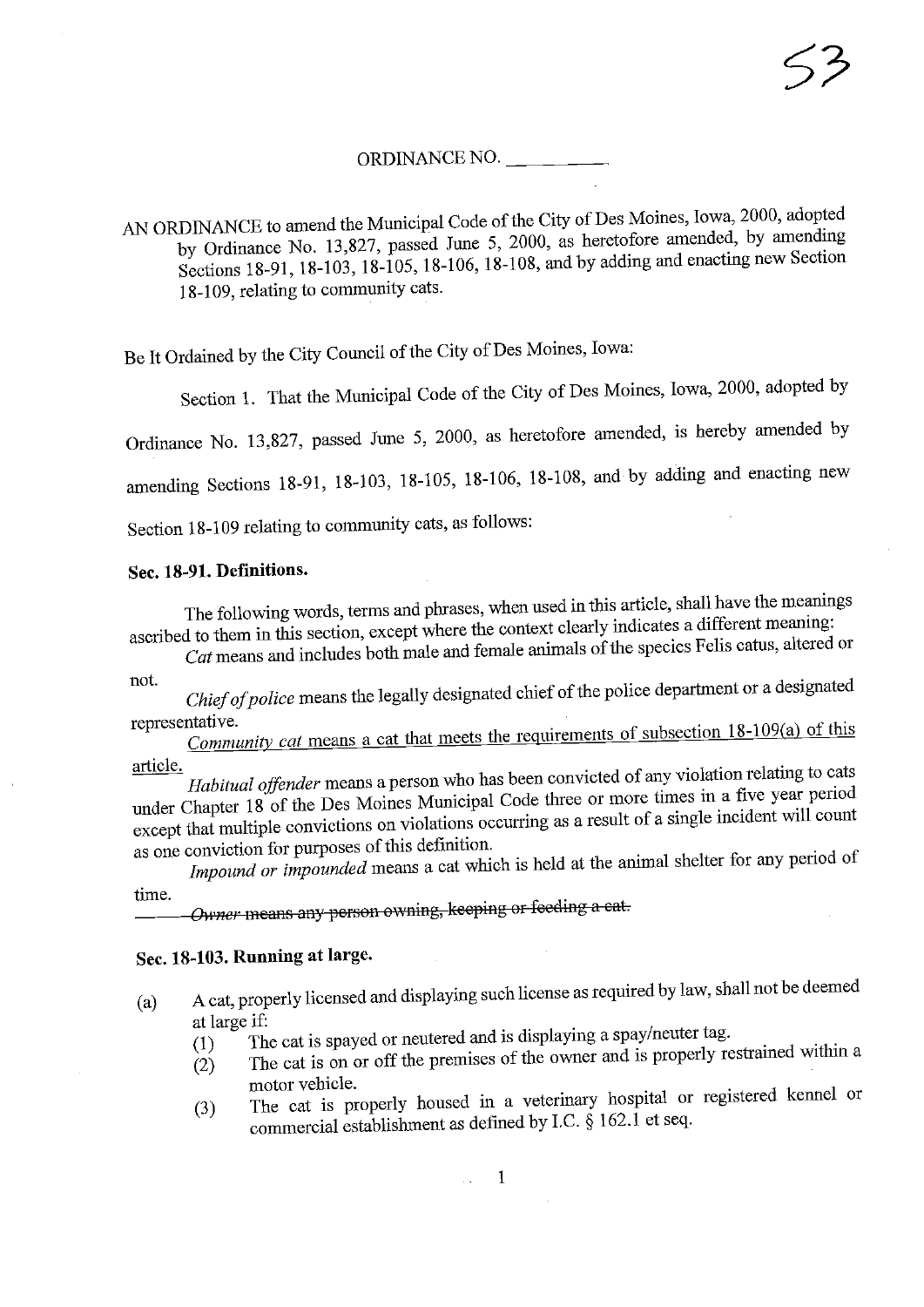- (4) The cat is not causing damage or interfering with property as prohibited by section
- The owner and the cat are participating in a regularly scheduled competitive or (5) The owner and the cat are participating in a regularly scheduled competitive or exhibition event sanctioned or sponsored by a nationally recognized organization, local chapter thereof, or other generally recognized local organization, provided that the cat is in the actual physical presence of the owner or trainer at all times.
- A community cat shall not be deemed at large unless the cat has been deemed a nuisance (b) A community cat shall not be deemed at large unless the cat has been deemed a number of the chief humane officer pursuant to section  $18-109(b)$ , or is visibly sick or injured.
- A cat that has an owner shall be deemed to be at large if it is not properly licensed or if it  $\exp(A \text{ cat} \text{ in a})$  A cat that has all owner shall be deemed to be at large  $\frac{1}{2}$  is not properly licensed of the property of forth in subsection (a) of not housed, restrained or controlled in one of the methods set  $\lambda$ this section.

## Sec. 18-105. Notice of impoundment.

The police department, acting under the direction of the city manager, shall cause to be taken up and impounded any cat found to be at large within the city, as defined in this article. The city manager, his or her designee, or a contractor shall give notice thereof in not less than two days changer, his or her designee, or a contractor shall give not the catter collar or harness or is otherwise the owner if such owner's name and address appear on the cats collar or the cats collar or  $\epsilon$  or  $\epsilon$  or  $\epsilon$  or  $\epsilon$  or  $\epsilon$  or  $\epsilon$  or  $\epsilon$  or  $\epsilon$  or  $\epsilon$  or  $\epsilon$  or  $\epsilon$  or  $\epsilon$  or  $\epsilon$  or  $\epsilon$  or  $\epsilon$  or  $\epsilon$  or  $\epsilon$ known. No notice is required for impoundment of a community cat.

# Sec. 18-106. Impoundment period.

Every cat found without a license and a collar or harness shall be kept for not less than three days after being impounded unless sooner redeemed by the owner in accordance with this article. A cat with identification shall be kept not less than seven days after being impounded unless sooner redeemed by the owner in accordance with this article. Any owner given notice by the police department within 48 hours prior to the appropriate expiration date will be allowed an additional 48 hours in which to redeem the cat. An impounded community cat may be processed dditional 48 hours in which to redeem the cat.  $\frac{1}{2}$  and  $\frac{1}{2}$  processes dependent may implemented. immediately for disposition as allowed under subsection 18-108(d)  $\frac{1}{\sqrt{2}}$ 

# Sec. 18-108. Disposition of unredeemed cats.

- (a) Chief humane officer's discretion. First the expiration of  $\frac{1}{1}$  the approximate impound the approximate impound  $\frac{1}{1}$  the approximate impoundment is one rated by a contractor, the period, as provided m this article, unless the animal shelter is operated by a contractor, the chief humane officer may do any of the following:<br>(1) Allow adoption pursuant to subsection (b) of this section;
	-
	- $\tilde{1}(2)$  Sell the cat for an amount set in the Schedule of Fees adopted by the City Council  $(2)$  Sell the cat for an amount set in the Schedule of  $\frac{1}{2}$  provides for care and adoption of  $\mathbf b$  resolution to any nonprofit corporation  $\mathbf c$  can can can adopt provides for care and adoption of  $\mathbf c$ cats and offers animal cremation services;<br>Humanely destroy the cat; or
	-
	- (3) Humanely destroy the cat; or<br>
	(4) Sell the cat for purposes of scientific research for an amount set in the Schedule of (4) Sell the cat for purposes of scientific research for an institution duly approved and Fees adopted by the City Council by resolution to an interval approach authorized by the state to conduct such research.
- $(b)$  Adoption. A person seeking to adopt a cat shall: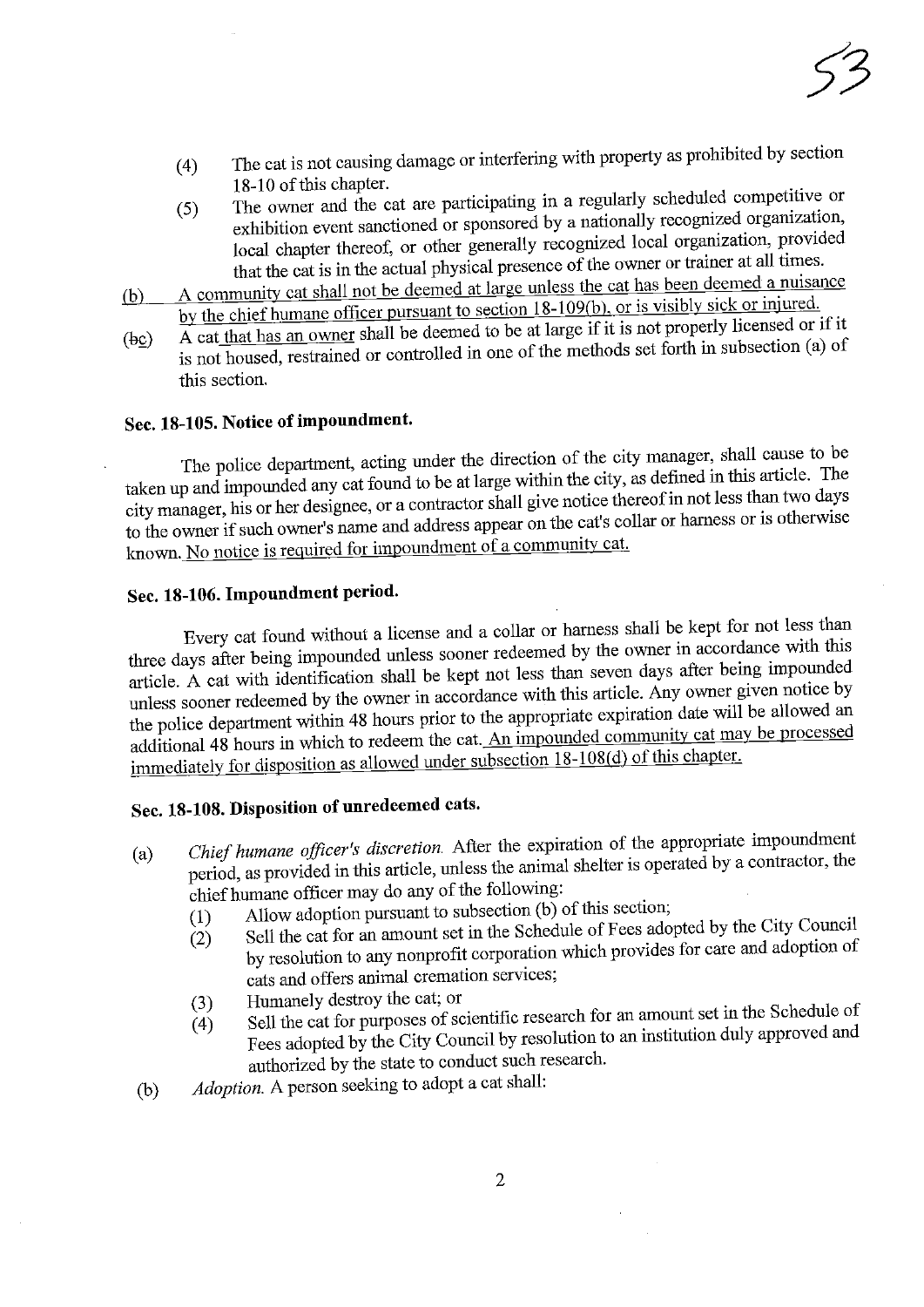- File a form as prescribed by the chief of police, which shall identify the cat desired<br>for adoption; if the same cat is identified for adoption by more than one person, the  $(1)$ form filed first in time with the chief humane officer shall be honored.
- Pay an adoption fee in the amounts set in the Schedule of Fees adopted by the City  $(2)$ Council by resolution which fee shall include the cost of a city cat license and any vaccinations as required by this article and surgical sterilization.
- If a cat which is too young to submit to vaccinations or to surgical sterilization, the (3) If a cat which is too young to submit to vaccinations or to surgical sterilization of the adopted cat within a person shall agree in writing to surgical sterilization of the adopted cat within a designated time period; upon submission of written proof of compliance from a veterinarian, the amount set in the Schedule of Fees adopted by the City Council by resolution shall be refunded to the person adopting the cat. Any person who fails to comply with such an agreement shall be guilty of a simple misdemeanor, and the chief humane officer or his or her designee shall be authorized to seize and impound  $\epsilon$  humane of her  $\epsilon$  is or  $\epsilon$  designed to see and supplied sterilization as  $t_{\rm gal}$  for the purpose of administering vaccinations and surgical sterilization as  $\frac{1}{s}$
- necessary. ( $\frac{1}{4}$ ) The chief of police is authorized to promulgate  $\frac{1}{2}$ )
- adoption process.<br>The city shall reserve the right to reject any and all adoptions for any purpose the (5) The city shall reserve the right to reject any and all adoptions for any city deems necessary, including but not limited to health concerns.
- y deems necessary, including but not make any warranties or assume  $\frac{1}{6}$  The city takes no responsibility nor makes any  $\frac{1}{6}$
- for the condition of the cat adopted. (7) The subsections of this section relating to adoption of uncertainty and apply to adoption agencies not qualified under subsection  $(a)(2)$  of this section.
- Disposition when contractor operates the animal shelter. Upon a written release of any (c) Disposition when contractor operates the animal shell is the contractor shall take possession cat by the chief humane officer or his or her designee,
- and ownership of any unredeemed cat or community cat.<br>Community cats may be processed for disposition under any options, except adoption, (d) Community cats may be processed for disposition under any options, even for the stated under this section 18-108 and in addition a community cat may be returned to the area where captured unless the property owner or the caretaker of the property where the ea where captured unless the property of the caretaker or if the car is too sick or injured to  $\frac{1}{\frac{1}{\sqrt{2}}}\frac{1}{\sqrt{2}}$  was captured requests that the cat is too singlet be returned in the opinion of a veterinarian.

### Sec. 18-109. Community Cats.

- (a) Requirements. Community cats shall be allowed as free roaming cats if all the following
	- $\frac{\text{are met:}}{(1)}$  no person owns the cat.
- $f$  no person owns the cat.  $\frac{(2)}{2}$  cat has been assessed by a vetering the deep  $\frac{1}{2}$
- 
- (3) cat has been spayed or neutered,<br>(4) cat has been vaccinated for rabies, feline thinotracheitis, calcivirus, and<br>(4) cat has been vaccinated for rabies, feline thinotracheitis, calcivirus, and 4) cat has been vaccinated for rabies, femine the calculation of reduced and the thinpanieukopenia, and reasonable attempts to reveal the cats many cats may be accorded with the cats may be accorded with the cats of the cats may be accorded with the cats of the cats of the cats of the cats of the cats of t
- directions of a veterinarian,<br>cats must be ear tipped by the veterinarian making the health assessment and after  $\frac{(5)}{2}$  cats must be ear tipped by the veterinarian making the health properly vaccinated, and has no determining the cat is spayed or neutrem, has been properly values of  $\frac{1}{2}$ known owner.